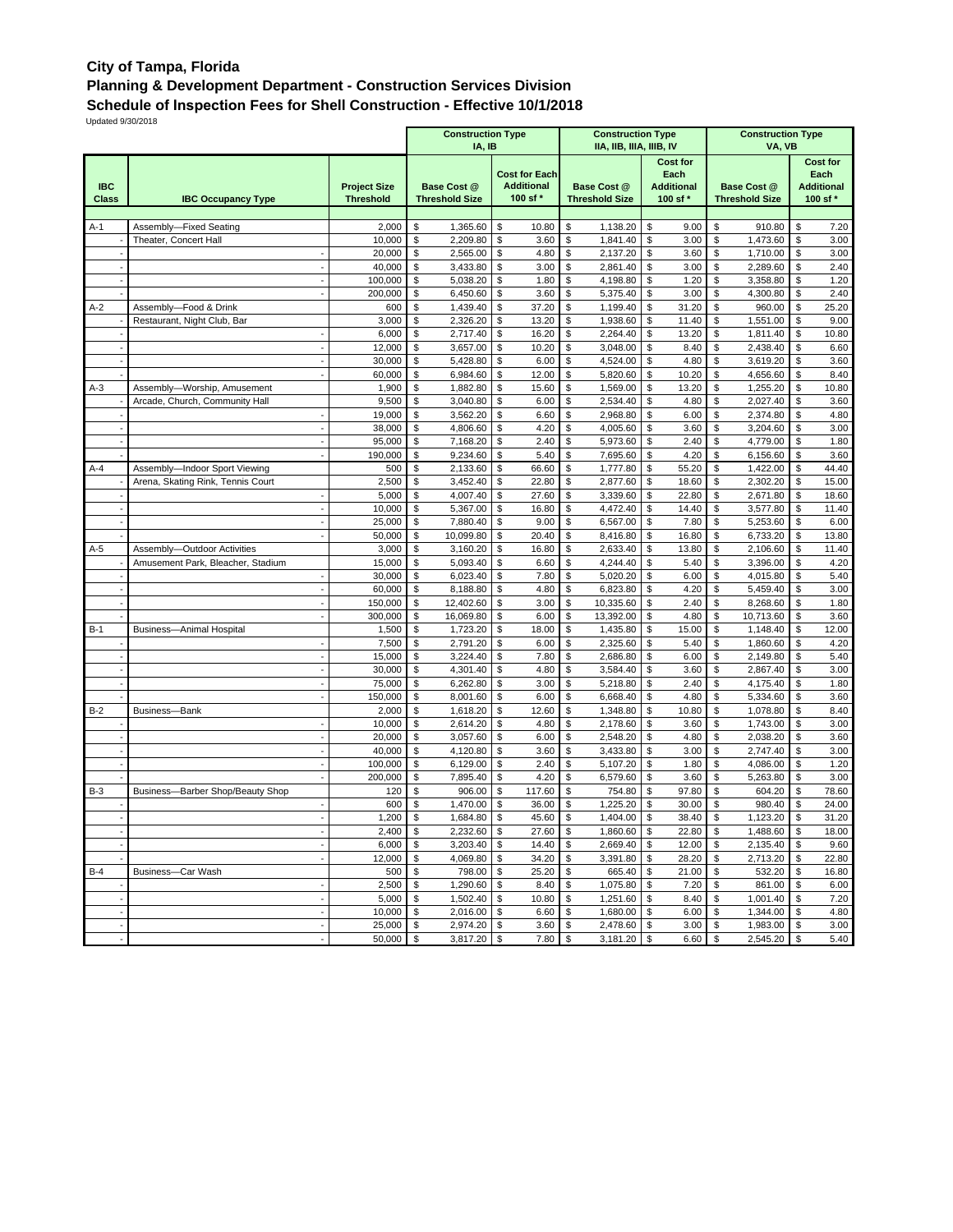| $B-5$  | Business-Clinic, Outpatient        | 500             | \$       | 1,194.00             | \$       | 36.60          | \$            | 994.80               | \$           | 31.20          | \$       | 796.20               | \$       | 25.20         |
|--------|------------------------------------|-----------------|----------|----------------------|----------|----------------|---------------|----------------------|--------------|----------------|----------|----------------------|----------|---------------|
|        |                                    | 2,500           | \$       | 1,929.60             | \$       | 13.20          | \$            | 1,608.00             | \$           | 11.40          | \$       | 1,286.40             | \$       | 9.00          |
|        |                                    | 5,000           | \$       | 2,254.80             | \$       | 16.20          | \$            | 1,879.20             | \$           | 13.20          | \$       | 1,503.00             | \$       | 10.80         |
|        |                                    | 10,000          | \$       | 3,036.00             | \$       | 10.20          | \$            | 2,530.20             | \$           | 8.40           | \$       | 2,024.40             | \$       | 6.60          |
|        |                                    | 25,000          | \$       | 4,509.00             | \$       | 5.40           | \$            | 3,757.80             | \$           | 4.80           | \$       | 3,006.00             | \$       | 3.60          |
|        |                                    | 50,000          | \$       | 5,802.60             | \$       | 11.40          | \$            | 4,836.00             | \$           | 10.20          | \$       | 3,868.80             | \$       | 8.40          |
| $B-6$  | <b>Business-Dry Cleaning</b>       | 150             | \$       | 1,003.20             | \$       | 103.80         | \$            | 835.80               | \$           | 87.00          | \$       | 668.40               | \$       | 69.60         |
|        |                                    | 750             | \$       | 1,626.00             | \$       | 32.40          | \$            | 1,355.40             | \$           | 27.60          | \$       | 1,084.20             | \$       | 22.20         |
|        |                                    | 1,500           | \$       | 1,868.40             | \$       | 41.40          | \$            | 1,557.00             | \$           | 34.20          | \$       | 1,246.20             | \$       | 27.60         |
|        |                                    | 3,000           | \$       | 2,481.00             | \$       | 24.60          | \$            | 2,067.60             | \$           | 20.40          | \$       | 1,654.20             | \$       | 16.80         |
|        |                                    | 7,500           | \$       | 3,577.80             | \$       | 13.20          | \$            | 2,981.40             | \$           | 11.40          | \$       | 2,385.60             | \$       | 9.00          |
|        |                                    | 15,000          | \$       | 4,554.60             | \$       | 30.60          | \$            | 3,795.60             | \$           | 25.20          | \$       | 3,036.60             | \$       | 20.40         |
| $B-7$  | Business-Laboratory                | 250             | \$       | 1,006.20             | \$       | 63.00          | \$            | 838.20               | \$           | 52.80          | \$       | 670.80               | \$       | 42.00         |
|        |                                    | 1,250           | \$<br>\$ | 1,632.60             | \$       | 19.20          | \$            | 1,360.80             | \$           | 16.20<br>20.40 | \$       | 1,088.40             | \$       | 12.60         |
|        |                                    | 2,500<br>5,000  | \$       | 1,866.60<br>2,468.40 | \$<br>\$ | 24.60<br>14.40 | \$<br>\$      | 1,555.80<br>2,056.80 | \$<br>\$     | 12.00          | \$<br>\$ | 1,244.40<br>1,645.80 | \$<br>\$ | 16.20<br>9.60 |
|        |                                    | 12,500          | \$       | 3,526.80             | \$       | 7.80           | \$            | 2,939.40             | \$           | 6.60           | \$       | 2,351.40             | \$       | 5.40          |
|        |                                    | 25,000          | \$       | 4,473.60             | \$       | 18.00          | \$            | 3,728.40             | \$           | 15.00          | \$       | 2,982.60             | \$       | 12.00         |
| $B-8$  | Business-Motor Vehicle Showroom    | 800             | \$       | 1,845.00             | \$       | 35.40          | \$            | 1,537.80             | \$           | 29.40          | \$       | 1,230.00             | \$       | 23.40         |
|        |                                    | 4,000           | \$       | 2,970.00             | \$       | 14.40          | \$            | 2,475.60             | \$           | 12.00          | \$       | 1,980.60             | \$       | 9.60          |
|        |                                    | 8,000           | \$       | 3,532.80             | \$       | 16.80          | \$            | 2,944.20             | \$           | 13.80          | \$       | 2,355.60             | \$       | 11.40         |
|        |                                    | 16,000          | \$       | 4,823.40             | \$       | 10.80          | \$            | 4,020.00             | \$           | 9.00           | \$       | 3,216.00             | \$       | 7.20          |
|        |                                    | 40,000          | \$       | 7,371.00             | \$       | 6.00           | \$            | 6,142.80             | \$           | 4.80           | \$       | 4,914.60             | \$       | 3.60          |
|        |                                    | 80,000          | \$       | 9,583.20             | \$       | 12.00          | \$            | 7,986.00             | \$           | 10.20          | \$       | 6,388.80             | \$       | 8.40          |
| $B-9$  | Business-Professional Office       | 1,000           | \$       | 1,521.00             | \$       | 23.40          | \$            | 1,267.80             | \$           | 19.80          | \$       | 1,014.60             | \$       | 16.20         |
|        |                                    | 5,000           | \$       | 2,458.80             | \$       | 8.40           | \$            | 2,049.00             | \$           | 7.20           | \$       | 1,639.20             | \$       | 6.00          |
|        |                                    | 10,000          | \$       | 2,869.80             | \$       | 10.20          | \$            | 2,391.60             | \$           | 8.40           | \$       | 1,913.40             | \$       | 6.60          |
|        |                                    | 20,000          | \$       | 3,858.60             | \$       | 6.60           | \$            | 3,216.00             | \$           | 5.40           | \$       | 2,572.80             | \$       | 4.20          |
|        |                                    | 50,000          | \$       | 5,719.80             | \$       | 3.60           | \$            | 4,766.40             | \$           | 3.00           | \$       | 3,813.60             | \$       | 2.40          |
|        |                                    | 100,000         | \$       | 7,357.20             | \$       | 7.80           | \$            | 6,131.40             | \$           | 6.00           | \$       | 4,905.00             | \$       | 5.40          |
| $B-10$ | Business-High Rise Office          | 2,000           | \$       | 1,308.60             | \$       | 24.60          | \$            | 1,243.80             | \$           | 20.40          | \$       | 877.20               | \$       | 16.80         |
|        |                                    | 10,000          | \$       | 5,217.00             | \$       | 9.00           | \$            | 4,347.60             | \$           | 7.80           | \$       | 3,478.20             | \$       | 6.00          |
|        |                                    | 50,000          | \$       | 8,747.40             | \$       | 1.80           | \$            | 7,289.40             | \$           | 1.80           | \$       | 5,832.00             | \$       | 1.20          |
|        |                                    | 100,000         | \$       | 9,607.20             | \$       | 5.40           | \$            | 8,005.80             | \$           | 4.20           | \$       | 6,405.00             | \$       | 3.60          |
|        |                                    | 200,000         | \$       | 14,502.00            | \$       | 1.80           | \$            | 12,085.20            | \$           | 1.80           | \$       | 9,667.80             | \$       | 1.20          |
|        |                                    | 500,000         | \$       | 19,016.40            | \$       | 0.60           | \$            | 15,846.60            | \$           | 0.60           | \$       | 12,678.00            | \$       | 0.60          |
| $E-1$  | Educational-Group Occupancy        | 1,000           | \$       | 2,177.40             | \$       | 33.60          | \$            | 1,814.40             | \$           | 28.20          | \$       | 1,452.00             | \$       | 22.80         |
|        | 6+ persons, up to the 12th Grade   | 5,000           | \$       | 3,510.60             | \$       | 13.20          | \$            | 2,925.60             | \$           | 10.80          | \$       | 2,340.60             | \$       | 8.40          |
|        |                                    | 10,000          | \$       | 4,144.80             | \$       | 15.00          | \$            | 3,454.20             | \$           | 12.60          | \$       | 2,763.00             | \$       | 10.20         |
|        |                                    | 20,000          | \$       | 5,625.00             | \$       | 9.60           | \$            | 4,687.80             | \$           | 8.40           | \$       | 3,750.00             | \$       | 6.60          |
|        |                                    | 50,000          | \$       | 8,498.40             | \$       | 5.40           | \$            | 7,082.40             | \$           | 4.20           | \$       | 5,665.80             | \$       | 3.60          |
|        |                                    | 100,000         | \$       | 11,002.20            | \$       | 11.40          | \$            | 9,169.20             | \$           | 9.60           | \$       | 7,335.00             | \$       | 7.80          |
| $E-2$  | Educational-Day Care               | 200             | \$       | 1,015.80             | \$       | 79.20          | \$            | 846.60               | \$           | 66.00          | \$       | 676.80               | \$       | 53.40         |
|        | 5+ children, older than 2 1/2 yrs  | 1,000           | \$       | 1,648.80             | \$       | 24.00          | \$            | 1,374.00             | \$           | 19.80          | \$       | 1,099.20             | \$       | 16.20         |
|        |                                    | 2,000           | \$       | 1,885.80             | \$       | 31.20          | \$            | 1,571.40             | \$           | 25.20          | \$       | 1,257.60             | \$       | 20.40         |
|        |                                    | 4,000           | \$       | 2,494.80             | \$       | 18.00          | \$            | 2,079.60             | \$           | 15.00          | \$       | 1,663.80             | \$       | 12.00         |
|        |                                    | 10,000          | \$<br>\$ | 3,569.40             | \$<br>\$ | 9.60           | \$<br>\$      | 2,974.20             | \$<br>\$     | 8.40           | \$<br>\$ | 2,379.60<br>3,020.40 | \$<br>\$ | 6.60          |
| $F-1$  | Factory Industrial-Moderate Hazard | 20,000<br>2,000 | \$       | 4,530.00<br>1,535.40 | \$       | 22.80<br>10.80 | \$            | 3,775.20<br>1,279.80 | \$           | 19.20<br>8.40  | \$       | 1,023.60             | \$       | 15.60<br>7.20 |
|        |                                    | 10,000          | \$       | 2,350.20             | \$       | 3.60           | \$            | 1,958.40             | \$           | 3.00           | \$       | 1,567.20             | \$       | 3.00          |
|        |                                    | 20,000          | \$       | 2,694.60             | \$       | 6.00           | \$            | 2,245.80             | \$           | 5.40           | \$       | 1,796.40             | \$       | 4.20          |
|        |                                    | 40,000          | \$       | 3,822.00             | \$       | 2.40           | ${\mathbb S}$ | 3,184.80             | $\mathbb{S}$ | 1.80           | \$       | 2,548.20             | \$       | 1.20          |
|        |                                    | 100,000         | \$       | 4,925.40             | \$       | 1.20           | \$            | 4,104.60             | \$           | 0.60           | \$       | 3,283.80             | \$       | 0.60          |
|        |                                    | 200,000         | \$       | 5,713.80             | \$       | 3.00           | \$            | 4,761.60             | \$           | 3.00           | \$       | 3,809.40             | \$       | 2.40          |
| $F-2$  | Factory Industrial-Low Hazard      | 1,500           | \$       | 1,899.60             | \$       | 19.80          | \$            | 1,583.40             | \$           | 16.80          | \$       | 1,266.60             | \$       | 13.20         |
|        |                                    | 7,500           | \$       | 3,073.20             | \$       | 6.60           | \$            | 2,561.40             | \$           | 6.00           | \$       | 2,049.00             | \$       | 4.80          |
|        |                                    | 15,000          | \$       | 3,568.80             | \$       | 8.40           | \$            | 2,974.20             | \$           | 7.20           | \$       | 2,379.60             | \$       | 6.00          |
|        |                                    | 30,000          | \$       | 4,781.40             | \$       | 5.40           | \$            | 3,984.00             | \$           | 4.20           | \$       | 3,187.80             | \$       | 3.60          |
|        |                                    | 75,000          | \$       | 7,023.60             | \$       | 3.00           | \$            | 5,853.00             | \$           | 2.40           | \$       | 4,682.40             | \$       | 2.40          |
|        |                                    | 150,000         | \$       | 9,001.80             | \$       | 6.00           | \$            | 7,501.80 \$          |              | 5.40           | \$       | 6,001.20             | \$       | 4.20          |
| $H-1$  | High Hazard Group H-1              | 2,000           | \$       | 1,570.80             | \$       | 9.60           | \$            | 1,303.80 \$          |              | 8.40           | \$       | 1,052.40             | \$       | 6.60          |
|        | Pose a detonation hazard           | 10,000          | \$       | 2,194.80             | \$       | 3.60           | \$            | 1,829.40 \$          |              | 3.00           | \$       | 1,463.40             | \$       | 3.00          |
|        |                                    | 50,000          | \$       | 3,537.00             | \$       | 1.80           | \$            | 2,947.80             | \$           | 1.20           | \$       | 2,358.00             | \$       | 1.20          |
|        |                                    | 100,000         | \$       | 4,188.60             | \$       | 1.80           | \$            | 3,490.80             | \$           | 1.80           | \$       | 2,792.40             | \$       | 1.20          |
|        |                                    | 200,000         | \$       | 5,700.00             | \$       | 1.20           | \$            | 4,750.20             | \$           | 1.20           | \$       | 3,799.80             | \$       | 0.60          |
|        |                                    | 500,000         | \$       | 8,643.60             | \$       | 0.60           | \$            | 7,203.00             | \$           | 0.60           | \$       | 5,763.00             | \$       | 0.60          |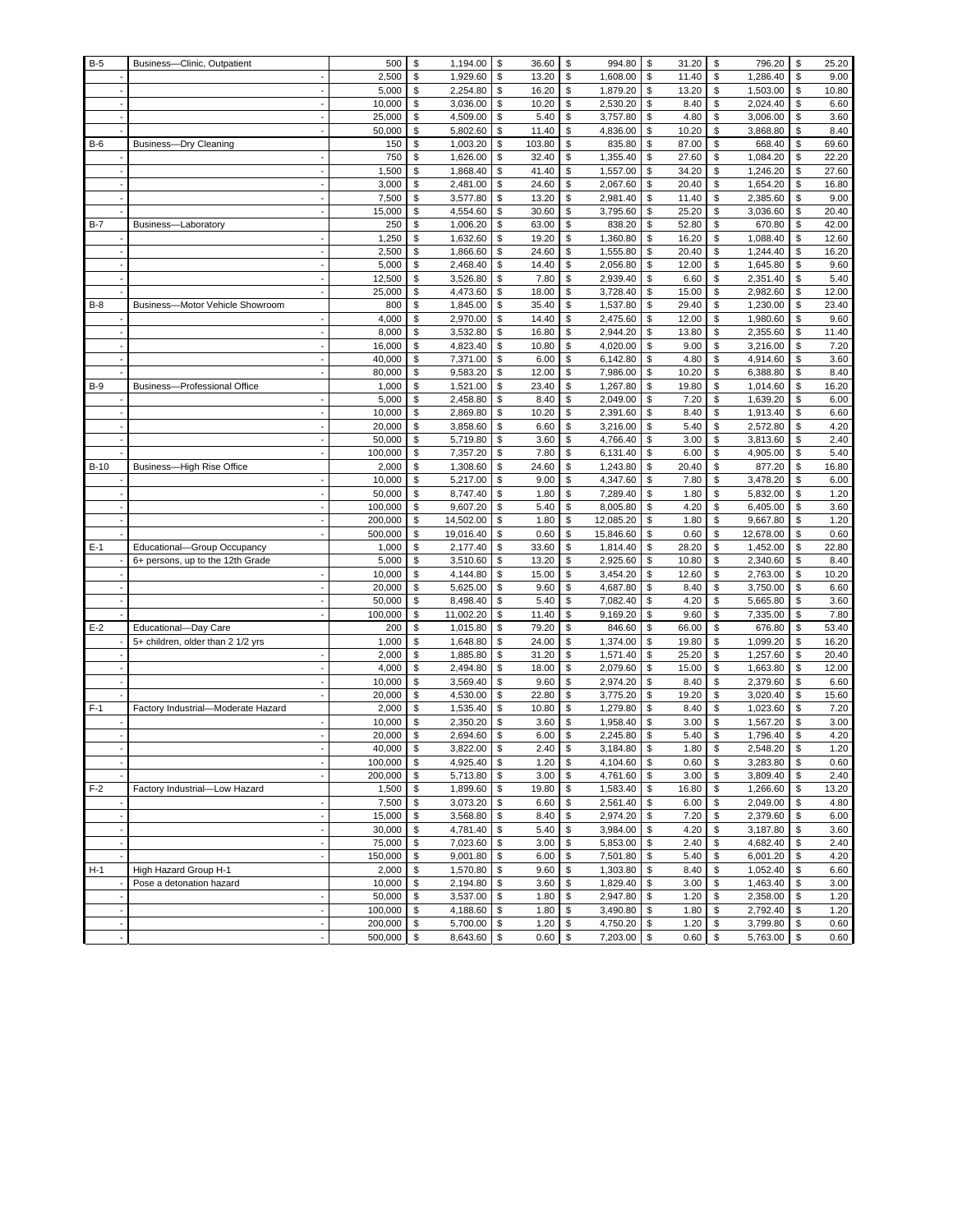| $H-2$ | High Hazard Group H-2                    | 1,000            | \$       | 1,477.80             | \$       | 22.80          | \$            | 1,231.20             | \$           | 19.80          | \$       | 985.20               | \$       | 15.60          |
|-------|------------------------------------------|------------------|----------|----------------------|----------|----------------|---------------|----------------------|--------------|----------------|----------|----------------------|----------|----------------|
|       | Pose a deflagration hazard               | 5,000            | \$       | 2,392.20             | \$       | 7.80           | \$            | 1,993.80             | \$           | 6.60           | \$       | 1,594.80             | \$       | 5.40           |
|       |                                          | 10,000           | \$       | 2,769.00             | \$       | 9.60           | \$            | 2,307.60             | \$           | 8.40           | \$       | 1,846.20             | \$       | 6.60           |
|       |                                          | 20,000           | \$       | 3,699.60             | \$       | 6.00           | \$            | 3,083.40             | \$           | 5.40           | \$       | 2,467.20             | \$       | 4.20           |
|       |                                          | 50,000           | \$       | 5,406.00             | \$       | 3.00           | \$            | 4,504.80             | \$           | 3.00           | \$       | 3,604.20             | \$       | 2.40           |
|       |                                          | 100,000          | \$       | 6,917.40             | \$       | 7.20           | \$            | 5,764.20             | \$           | 6.00           | \$       | 4,611.60             | \$       | 4.80           |
| $H-3$ | High Hazard Group H-3                    | 2,000            | \$       | 2,104.20             | \$       | 16.80          | \$            | 1,753.20             | \$           | 13.80          | \$       | 1,402.80             | \$       | 11.40          |
|       | Readily support combustion               | 10,000           | \$       | 3,403.80             | \$       | 6.00           | \$            | 2,836.80             | \$           | 4.80           | \$       | 2,269.20             | \$       | 3.60           |
|       |                                          | 20,000           | \$       | 3,955.20             | \$       | 7.20           | \$            | 3,296.40             | \$           | 6.00           | \$       | 2,637.00             | \$       | 4.80           |
|       |                                          | 40,000           | \$       | 5,299.20             | \$       | 4.20           | $\mathbb S$   | 4,416.00             | \$           | 3.60           | \$       | 3,532.80             | \$       | 3.00           |
|       |                                          | 100,000          | \$       | 7,794.60             | \$       | 2.40           | \$            | 6,495.60             | \$           | 2.40           | \$       | 5,196.60             | \$       | 1.80           |
|       |                                          | 200,000          | \$       | 10,002.00            | \$       | 5.40           | \$            | 8,335.20             | \$           | 4.20           | \$       | 6,668.40             | \$       | 3.60           |
| $H-4$ | High Hazard Group H-4                    | 1,500            | \$       | 1,637.40             | \$       | 16.80          | \$            | 1,364.40             | \$           | 14.40          | \$       | 1,092.00             | \$       | 11.40          |
|       | Pose health hazards                      | 7,500            | \$<br>\$ | 2,647.80             | \$       | 6.00           | \$            | 2,206.80             | \$           | 5.40<br>6.00   | \$<br>\$ | 1,765.80             | \$       | 4.20<br>4.80   |
|       |                                          | 15,000<br>30,000 | \$       | 3,081.60<br>4,134.60 | \$<br>\$ | 7.20<br>4.80   | \$<br>\$      | 2,568.00<br>3,445.20 | \$           | 3.60           | \$       | 2,054.40<br>2,756.40 | \$       | 3.00           |
|       |                                          | 75,000           | \$       | 6,099.00             | \$       | 3.00           | \$            | 5,082.60             | \$<br>\$     | 2.40           | \$       | 4,066.20             | \$<br>\$ | 1.80           |
|       |                                          | 150,000          | \$       | 7,833.00             | \$       | 6.00           | \$            | 6,527.40             | \$           | 4.80           | \$       | 5,221.80             | \$       | 3.60           |
| $H-5$ | High Hazard Group H-5                    | 250              | \$       | 1,578.00             | \$       | 97.80          | \$            | 1,315.20             | \$           | 81.60          | \$       | 1,052.40             | \$       | 65.40          |
|       | Semiconductor Fabrication, R&D           | 1,250            | \$       | 2,553.00             | \$       | 33.60          | \$            | 2,127.00             | \$           | 28.20          | \$       | 1,701.60             | \$       | 22.80          |
|       |                                          | 2,500            | \$       | 2,968.20             | \$       | 40.80          | \$            | 2,473.80             | \$           | 33.60          | \$       | 1,978.80             | \$       | 27.60          |
|       |                                          | 5,000            | \$       | 3,980.40             | \$       | 25.20          | \$            | 3,316.80             | \$           | 21.00          | \$       | 2,653.80             | \$       | 16.80          |
|       |                                          | 12,500           | \$       | 5,862.00             | \$       | 13.80          | \$            | 4,885.20             | \$           | 11.40          | \$       | 3,908.40             | \$       | 9.00           |
|       |                                          | 25,000           | \$       | 7,521.60             | \$       | 30.60          | \$            | 6,268.20             | \$           | 25.20          | \$       | 5,014.80             | \$       | 20.40          |
| $I-1$ | Institutional-17+ persons, ambulatory    | 450              | \$       | 1,257.60             | \$       | 43.20          | \$            | 1,048.20             | \$           | 36.60          | \$       | 838.20               | \$       | 28.80          |
|       |                                          | 2,250            | \$       | 2,031.60             | \$       | 15.60          | \$            | 1,693.20             | \$           | 13.20          | \$       | 1,354.80             | \$       | 10.20          |
|       |                                          | 4,500            | \$       | 2,372.40             | \$       | 18.60          | \$            | 1,977.60             | \$           | 15.60          | \$       | 1,581.60             | \$       | 12.60          |
|       |                                          | 9,000            | \$       | 3,192.60             | \$       | 11.40          | \$            | 2,660.40             | \$           | 9.60           | \$       | 2,128.20             | \$       | 7.80           |
|       |                                          | 22,500           | \$       | 4,735.80             | \$       | 6.00           | \$            | 3,946.80             | \$           | 5.40           | \$       | 3,157.20             | \$       | 4.20           |
|       |                                          | 45,000           | \$       | 6,092.40             | \$       | 13.80          | \$            | 5,076.60             | \$           | 11.40          | \$       | 4,061.40             | \$       | 9.00           |
| $I-2$ | Institutional-6+ persons, non-ambulatory | 2,000            | \$       | 1,743.00             | \$       | 57.00          | \$            | 1,452.60             | \$           | 48.00          | \$       | 1,162.20             | \$       | 38.40          |
|       |                                          | 10,000           | \$       | 21,472.20            | \$       | 32.40          | \$            | 17,893.20            | \$           | 27.00          | \$       | 14,314.80            | \$       | 21.60          |
|       |                                          | 50,000           | \$       | 34,240.20            | \$       | 16.80          | \$            | 28,533.60            | \$           | 14.40          | \$       | 22,827.00            | \$       | 11.40          |
|       |                                          | 100,000          | \$       | 42,511.80            | \$       | 17.40          | \$            | 35,427.00            | \$           | 14.40          | \$       | 28,341.60            | \$       | 12.00          |
|       |                                          | 200,000          | \$       | 59,922.60            | \$       | 12.60          | \$            | 49,935.60            | \$           | 10.80          | \$       | 39,948.60            | \$       | 8.40           |
|       |                                          | 500,000          | \$       | 97,426.20            | \$       | 6.60           | \$            | 81,188.40            | \$           | 6.00           | \$       | 64,950.60            | \$       | 4.80           |
| $I-3$ | Institutional-6+ persons, restrained     | 1,200            | \$       | 2,337.00             | \$       | 30.60          | \$            | 1,947.60             | \$           | 25.20          | \$       | 1,558.20             | \$       | 20.40          |
|       |                                          | 6,000            | \$       | 3,777.60             | \$       | 10.80          | \$            | 3,148.80             | \$           | 9.00           | \$       | 2,518.80             | \$       | 7.20           |
|       |                                          | 12,000           | \$       | 4,407.60             | \$       | 13.20          | \$            | 3,673.20             | \$           | 10.80          | \$       | 2,938.20             | \$       | 8.40           |
|       |                                          | 24,000           | \$       | 5,926.80             | \$       | 8.40           | \$            | 4,939.20             | \$           | 6.60           | \$       | 3,951.00             | \$       | 6.00           |
|       |                                          | 60,000           | \$<br>\$ | 8,779.80             | \$       | 4.20           | \$<br>\$      | 7,317.00             | \$           | 3.60           | \$       | 5,853.00             | \$       | 3.00           |
| $I-4$ |                                          | 120,000<br>250   | \$       | 11,291.40            | \$<br>\$ | 9.60<br>75.00  | \$            | 9,409.20<br>999.60   | \$<br>\$     | 8.40<br>62.40  | \$<br>\$ | 7,527.60<br>799.20   | \$<br>\$ | 6.60<br>49.80  |
|       | Institutional-6+ persons, day care       | 1,250            | \$       | 1,198.80<br>1,944.00 | \$       | 24.00          | \$            | 1,620.00             | \$           | 19.80          | \$       | 1,296.00             | \$       | 16.20          |
|       |                                          | 2,500            | \$       | 2,238.00             | \$       | 30.00          | \$            | 1,865.40             | \$           | 25.20          | \$       | 1,492.20             | \$       | 19.80          |
|       |                                          | 5,000            | \$       | 2,978.40             | \$       | 18.00          | \$            | 2,481.60             | \$           | 15.00          | \$       | 1,986.00             | \$       | 12.00          |
|       |                                          | 12,500           | \$       | 4,313.40             | \$       | 9.60           | \$            | 3,594.60             | \$           | 8.40           | \$       | 2,875.20             | \$       | 6.60           |
|       |                                          | 25,000           | \$       | 5,499.60             | \$       | 22.80          | \$            | 4,582.80             | \$           | 18.60          | \$       | 3,666.60             | \$       | 15.00          |
| $M-1$ | Mercantile-Department & Drug Store       | 1,000            | \$       | 1,528.20             | \$       | 24.00          | \$            | 1,273.80             | \$           | 19.80          | \$       | 1,019.40             | \$       | 16.20          |
|       |                                          | 5,000            | \$       | 2,469.60             | \$       | 8.40           | \$            | 2,058.60             | \$           | 7.20           | \$       | 1,647.00             | \$       | 6.00           |
|       |                                          | 10,000           | \$       | 2,884.20             | \$       | 10.20          | \$            | 2,403.60             | \$           | 8.40           | \$       | 1,923.00             | \$       | 6.60           |
|       |                                          | 20,000           | \$       | 3,881.40             | \$       | 6.60           | ${\mathbb S}$ | 3,234.60             | $\mathbb{S}$ | 6.00           | \$       | 2,587.20             | \$       | 4.20           |
|       |                                          | 50,000           | \$       | 5,758.20             | \$       | 3.60           | \$            | 4,798.80             | \$           | 3.00           | \$       | 3,838.80             | \$       | 2.40           |
|       |                                          | 100,000          | \$       | 7,408.80             | \$       | 7.80           | \$            | 6,174.00             | \$           | 6.60           | \$       | 4,939.20             | \$       | 5.40           |
| M-2   | Mercantile-Market                        | 2,000            | \$       | 1,689.00             | \$       | 13.20          | \$            | 1,407.60             | \$           | 11.40          | \$       | 1,126.20             | \$       | 8.40           |
|       |                                          | 10,000           | \$       | 2,726.40             | \$       | 5.40           | \$            | 2,271.60             | \$           | 4.20           | \$       | 1,817.40             | \$       | 3.00           |
|       |                                          | 20,000           | \$       | 3,203.40             | \$       | 6.00           | \$            | 2,669.40             | \$           | 5.40           | \$       | 2,135.40             | \$       | 4.20           |
|       |                                          | 40,000           | \$       | 4,332.00             | \$       | 3.60           | \$            | 3,609.60             | \$           | 3.00           | \$       | 2,887.80             | \$       | 3.00           |
|       |                                          | 100,000          | \$       | 6,490.20             | \$       | 2.40           | \$            | 5,409.00             | \$           | 1.80           | \$       | 4,327.20             | \$       | 1.80           |
|       |                                          | 200,000          | \$       | 8,381.40             | \$       | 4.20           | \$            | 6,984.60             | \$           | 3.60           | \$       | 5,587.80             | \$       | 3.00           |
| M-3   | Mercantile-Motor fuel-dispensing         | 500              | \$       | 1,511.40             | \$       | 46.80          | \$            | 1,259.40 \$          |              | 39.00          | \$       | 1,008.00             | \$       | 31.20          |
|       |                                          | 2,500<br>5,000   | \$<br>\$ | 2,436.00<br>2,880.60 | \$<br>\$ | 18.00          | \$<br>\$      | 2,029.80 \$          | \$           | 15.00<br>17.40 | \$<br>\$ | 1,624.20<br>1,920.60 | \$<br>\$ | 12.00<br>14.40 |
|       |                                          | 10,000           | \$       | 3,915.00             | \$       | 21.00<br>13.80 | \$            | 2,400.00<br>3,262.80 | \$           | 11.40          | \$       | 2,610.00             | \$       | 9.00           |
|       |                                          | 25,000           | \$       | 5,929.20             | \$       | 7.20           | \$            | 4,941.00             | \$           | 6.00           | \$       | 3,953.40             | \$       | 4.80           |
|       |                                          | 50,000           | \$       | 7,683.00             | \$       | 15.60          | \$            | 6,403.20             | \$           | 13.20          | \$       | 5,122.20             | \$       | 10.80          |
|       |                                          |                  |          |                      |          |                |               |                      |              |                |          |                      |          |                |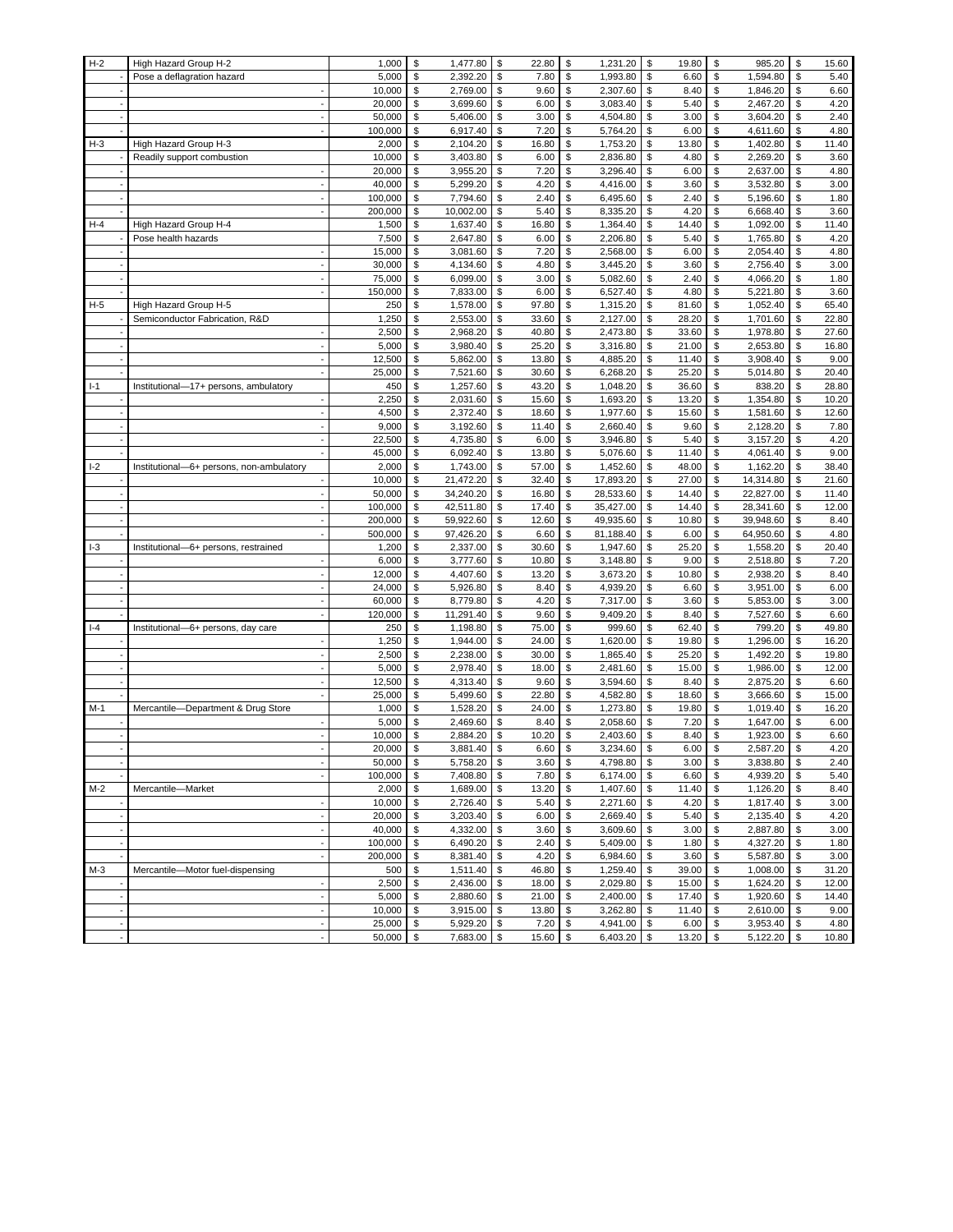| $M-4$    | Mercantile-Retail or wholesale store       | 7,500     | \$<br>3,187.80   | \$         | 6.60  | \$<br>2,656.80      | \$<br>6.00  | \$           | 2,125.20  | \$<br>4.80  |
|----------|--------------------------------------------|-----------|------------------|------------|-------|---------------------|-------------|--------------|-----------|-------------|
|          |                                            | 37,500    | \$<br>5,129.40   | \$         | 3.00  | \$<br>4,274.40      | \$<br>2.40  | \$           | 3,420.00  | \$<br>2.40  |
|          |                                            | 75,000    | \$<br>6,112.80   | \$         | 3.00  | \$<br>5,094.00      | \$<br>3.00  | \$           | 4,075.20  | \$<br>2.40  |
|          |                                            | 150,000   | \$<br>8,346.60   | \$         | 2.40  | \$<br>6,955.20      | \$<br>1.80  | \$           | 5,564.40  | \$<br>1.80  |
|          |                                            | 375,000   | \$<br>12,780.60  | \$         | 1.20  | \$<br>10,650.60     | \$<br>1.20  | \$           | 8,520.60  | \$<br>0.60  |
|          |                                            | 750,000   | \$<br>16,669.80  | \$         | 3.00  | \$<br>13,891.80     | \$<br>2.40  | \$           | 11,113.20 | \$<br>1.80  |
| $R-1$    | Residential-Transient                      | 6,000     | \$<br>7,573.20   | \$         | 19.20 | \$<br>6,311.40      | \$<br>16.20 | \$           | 5,049.00  | \$<br>12.60 |
|          | Boarding Houses, Hotels, Motels            | 30,000    | \$<br>12,096.60  | \$         | 9.60  | \$<br>10,080.60     | \$<br>8.40  | \$           | 8,064.60  | \$<br>6.60  |
|          |                                            | 60,000    | \$<br>14,911.80  | \$         | 10.20 | \$<br>12,426.60     | \$<br>8.40  | \$           | 9,940.80  | \$<br>6.60  |
|          |                                            | 120,000   | \$<br>20,910.60  | \$         | 7.20  | \$<br>17,425.80     | \$<br>6.00  | \$           | 13,940.40 | \$<br>5.40  |
|          |                                            | 300,000   | \$<br>33,660.00  | \$         | 3.60  | \$<br>28,050.00     | \$<br>3.00  | \$           | 22,440.00 | \$<br>3.00  |
|          |                                            | 600,000   | \$<br>44,559.60  | \$         | 7.80  | \$<br>37,133.40     | \$<br>6.60  | \$           | 29,706.60 | \$<br>5.40  |
| $R-2$    | Residential-Permanent, 3+ Dwellings        | 2,000     | \$<br>1,152.60   | \$         | 5.40  | \$<br>960.60        | \$<br>4.80  | \$           | 768.60    | \$<br>3.60  |
|          | Apartment, Dormitory, Timeshare            | 20,000    | \$<br>18,489.00  | \$         | 14.40 | \$<br>15,407.40     | \$<br>11.40 | \$           | 12,325.80 | \$<br>9.60  |
|          |                                            | 100,000   | \$<br>36,588.00  | \$         | 15.00 | \$<br>30,490.20     | \$<br>12.60 | \$           | 24,391.80 | \$<br>10.20 |
|          |                                            | 200,000   | \$<br>51,541.80  | \$         | 11.40 | \$<br>42,951.60     | \$<br>9.00  | \$           | 34,361.40 | \$<br>7.20  |
|          |                                            | 400,000   | \$<br>83,690.40  | \$         | 6.00  | \$<br>69,741.60     | \$<br>4.80  | \$           | 55,793.40 | \$<br>3.60  |
|          |                                            | 1,000,000 | \$<br>111,013.80 | \$         | 11.40 | \$<br>92,511.60     | \$<br>9.60  | \$           | 74,009.40 | \$<br>7.80  |
| $R - 3A$ | Dwellings-Custom Homes                     | 500       | \$<br>694.80     | \$         | 4.20  | \$<br>579.00        | \$<br>3.60  | \$           | 463.20    | \$<br>3.00  |
|          |                                            | 1,500     | \$<br>1,167.60   | \$         | 10.80 | \$<br>972.60        | \$<br>8.40  | \$           | 778.20    | \$<br>7.20  |
|          |                                            | 2,500     | \$<br>1,268.40   | \$         | 17.40 | \$<br>1,057.20      | \$<br>14.40 | \$           | 846.00    | \$<br>11.40 |
|          |                                            | 3,500     | \$<br>1,443.00   | \$         | 16.20 | \$<br>1,202.40      | \$<br>13.80 | \$           | 961.80    | \$<br>11.40 |
|          |                                            | 4,500     | \$<br>1,603.20   | \$         | 11.40 | \$<br>1,335.60      | \$<br>9.60  | \$           | 1,068.60  | \$<br>7.80  |
|          |                                            | 6,500     | \$<br>1,824.00   | \$         | 6.60  | \$<br>1,519.80      | \$<br>6.00  | \$           | 1,216.20  | \$<br>4.80  |
|          |                                            | 10,000    | \$<br>2,053.80   | \$         | 21.00 | \$<br>1,711.20      | \$<br>17.40 | \$           | 1,369.20  | \$<br>14.40 |
| $R-3B$   | Dwellings-Models, First Master Plan        | 1,500     | \$<br>1,161.00   | \$         | 10.20 | \$<br>967.20        | \$<br>8.40  | \$           | 774.00    | \$<br>7.20  |
|          |                                            | 2,500     | \$<br>1,261.80   | \$         | 17.40 | \$<br>1,051.20      | \$<br>14.40 | \$           | 841.20    | \$<br>11.40 |
|          |                                            | 3,500     | \$<br>1,434.00   | \$         | 16.20 | \$<br>1,195.20      | \$<br>13.80 | \$           | 956.40    | \$<br>11.40 |
|          |                                            | 4,500     | \$<br>1,594.20   | \$         | 11.40 | \$<br>1,328.40      | \$<br>9.60  | \$           | 1,062.60  | \$<br>7.80  |
|          |                                            | 6,500     | \$<br>1,813.80   | \$         | 6.60  | \$<br>1,511.40      | \$<br>6.00  | \$           | 1,209.60  | \$<br>4.80  |
|          |                                            | 10,000    | \$<br>2,041.80   | \$         | 20.40 | \$<br>1,701.60      | \$<br>16.80 | \$           | 1,360.80  | \$<br>14.40 |
| $R-3C$   | Dwellings-Production Phase                 | 1,500     | \$<br>1,047.60   | \$         | 9.60  | \$<br>872.40        | \$<br>8.40  | \$           | 698.40    | \$<br>6.60  |
|          | of Master Plan (repeats)                   | 2,500     | \$<br>1,143.00   | \$         | 17.40 | \$<br>952.20        | \$<br>14.40 | \$           | 762.00    | \$<br>11.40 |
|          |                                            | 3,500     | \$<br>1,315.20   | \$         | 12.00 | \$<br>1,095.60      | \$<br>10.20 | \$           | 877.20    | \$<br>8.40  |
|          |                                            | 4,500     | \$<br>1,431.60   | \$         | 10.80 | \$<br>1,193.40      | \$<br>9.00  | \$           | 954.60    | \$<br>7.20  |
|          |                                            | 6,500     | \$<br>1,640.40   | \$         | 6.60  | \$<br>1,366.80      | \$<br>6.00  | \$           | 1,093.80  | \$<br>4.80  |
|          |                                            | 10,000    | \$<br>1,863.00   | \$         | 19.20 | \$<br>1,552.80      | \$<br>15.60 | \$           | 1,242.00  | \$<br>12.60 |
| $R-3D$   | Dwellings Accessory Structure - Shed,      | 250       |                  |            |       |                     |             |              |           |             |
|          | Deck, Gazebo, Pergola                      | 1,250     |                  |            |       |                     |             |              |           |             |
|          |                                            | 2,500     |                  |            |       |                     |             |              |           |             |
|          |                                            | 5,000     |                  |            |       |                     |             |              |           |             |
|          |                                            | 12,500    |                  |            |       |                     |             |              |           |             |
|          |                                            | 25,000    |                  |            |       |                     |             |              |           |             |
| $R-4$    | Residential-Assisted Living (6-16 persons) | 500       | \$<br>1,209.00   | \$         | 37.80 | \$<br>1,008.00      | \$<br>31.20 | \$           | 806.40    | \$<br>25.20 |
|          |                                            | 2,500     | \$<br>1,960.80   | \$         | 12.00 | \$<br>1,634.40      | \$<br>10.20 | \$           | 1,307.40  | \$<br>8.40  |
|          |                                            | 5,000     | \$<br>2,252.40   | \$         | 15.00 | \$<br>1,877.40      | \$<br>12.60 | \$           | 1,501.80  | \$<br>10.20 |
|          |                                            | 10,000    | \$<br>2,991.00   | \$         | 9.00  | \$<br>2,492.40      | \$<br>7.80  | \$           | 1,994.40  | \$<br>6.00  |
|          |                                            | 25,000    | \$<br>4,311.00   | \$         | 5.40  | \$<br>3,592.80      | \$<br>4.20  | \$           | 2,874.00  | \$<br>3.00  |
|          |                                            | 50,000    | \$<br>5,488.80   | \$         | 11.40 | \$<br>4,573.80      | \$<br>9.60  | \$           | 3,659.40  | \$<br>7.80  |
| $S-1A$   | Storage-Moderate Hazard                    | 5,000     | \$<br>1,505.40   | \$         | 4.80  | \$<br>1,254.60      | \$<br>4.20  | \$           | 1,003.20  | \$<br>3.00  |
|          |                                            | 25,000    | \$<br>2,435.40   | \$         | 1.80  | \$<br>2,029.20      | \$<br>1.80  | \$           | 1,623.60  | \$<br>1.20  |
|          |                                            | 50,000    | \$<br>2,830.20   | \$         | 2.40  | \$<br>2,358.60      | \$<br>1.80  | $\mathbb{S}$ | 1,887.00  | \$<br>1.80  |
|          |                                            | 100,000   | \$<br>3,793.80   | $\sqrt{3}$ | 1.20  | \$<br>$3,161.40$ \$ | 1.20        | \$           | 2,529.00  | \$<br>1.20  |
|          |                                            | 250,000   | \$<br>5,581.80   | \$         | 0.60  | \$<br>4,651.80 \$   | 0.60        | \$           | 3,721.20  | \$<br>0.60  |
|          |                                            | 500,000   | \$<br>7,162.20   | \$         | 1.80  | \$<br>5,968.20 \$   | 1.20        | \$           | 4,774.80  | \$<br>1.20  |
| $S-1B$   | Storage-Moderate Hazard, Repair Garage     | 500       | \$<br>936.60     | \$         | 29.40 | \$<br>780.60        | \$<br>24.60 | \$           | 624.60    | \$<br>19.80 |
|          | Motor Vehicles (not High Hazard)           | 2,500     | \$<br>1,517.40   | \$         | 9.60  | \$<br>1,264.80      | \$<br>8.40  | \$           | 1,011.60  | \$<br>6.60  |
|          |                                            | 5,000     | \$<br>1,752.00   | \$         | 12.00 | \$<br>1,459.80      | \$<br>10.20 | \$           | 1,168.20  | \$<br>8.40  |
|          |                                            | 10,000    | \$<br>2,335.80   | \$         | 7.20  | \$<br>1,946.40      | \$<br>6.00  | \$           | 1,557.00  | \$<br>5.40  |
|          |                                            | 25,000    | \$<br>3,397.20   | \$         | 4.20  | \$<br>2,830.80      | \$<br>3.00  | \$           | 2,265.00  | \$<br>3.00  |
|          |                                            | 50,000    | \$<br>4,336.80   | \$         | 9.00  | \$<br>$3,614.40$ \$ | 7.80        | \$           | 2,891.40  | \$<br>6.00  |
| $S-2A$   | Storage-Low Hazard                         | 14,500    | \$<br>2,763.00   | \$         | 3.00  | \$<br>2,302.80 \$   | 3.00        | \$           | 1,842.00  | \$<br>2.40  |
|          |                                            | 72,500    | \$<br>4,439.40   | \$         | 1.20  | \$<br>3,699.00      | \$<br>1.20  | \$           | 2,959.20  | \$<br>1.20  |
|          |                                            | 145,000   | \$<br>5,328.60   | \$         | 1.80  | \$<br>4,440.60 \$   | 1.20        | \$           | 3,552.60  | \$<br>1.20  |
|          |                                            | 290,000   | \$<br>7,322.40   | \$         | 1.20  | \$<br>6,102.00      | \$<br>1.20  | \$           | 4,881.60  | \$<br>0.60  |
|          | $\overline{\phantom{a}}$                   | 725,000   | \$<br>11,344.80  | \$         | 0.60  | \$<br>9,454.20      | \$<br>0.60  | \$           | 7,563.00  | \$<br>0.60  |
|          |                                            | 1,450,000 | \$<br>14,782.20  | \$         | 1.20  | \$<br>12,318.60     | \$<br>1.20  | \$           | 9,855.00  | \$<br>0.60  |
|          |                                            |           |                  |            |       |                     |             |              |           |             |